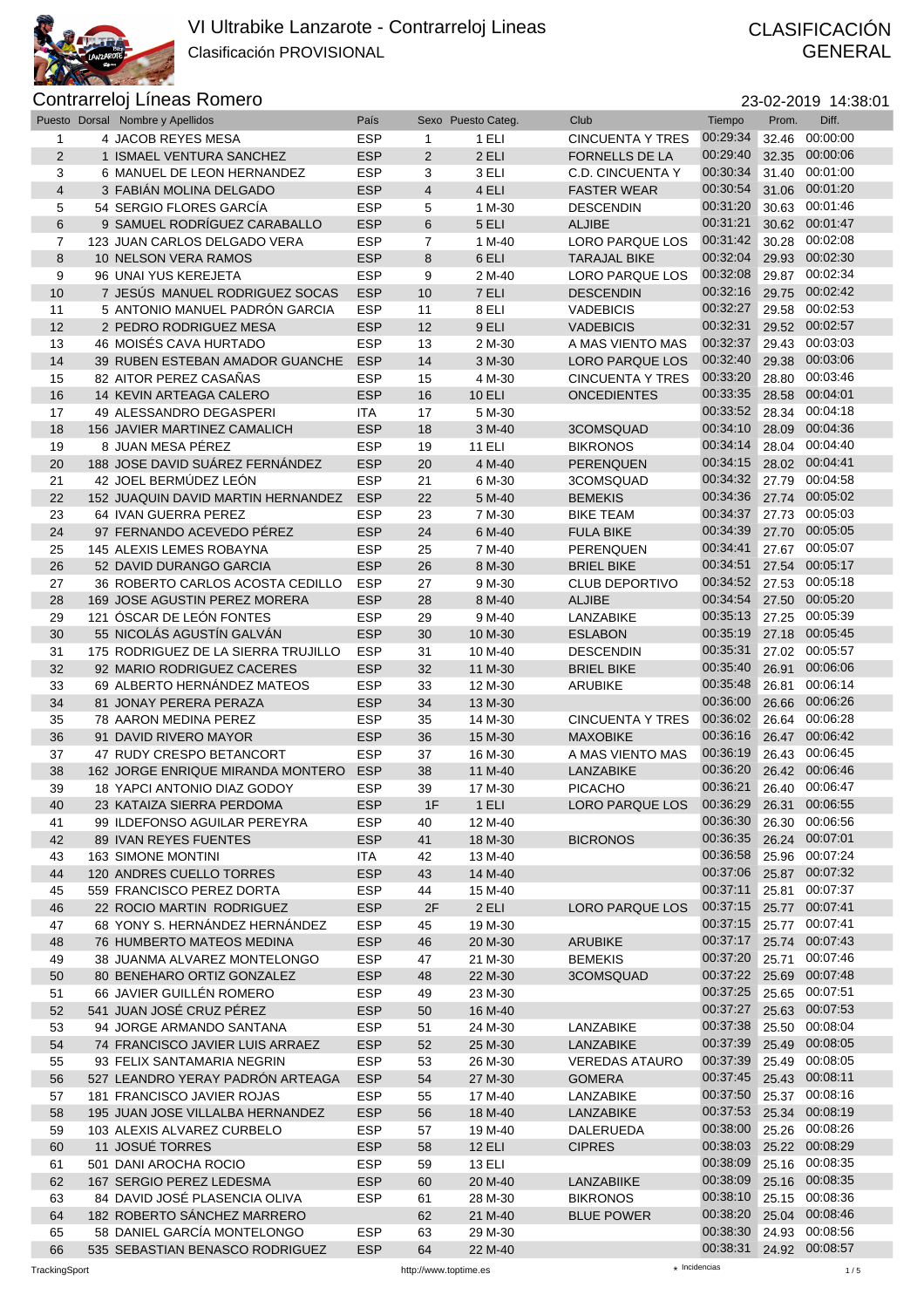|            | Puesto Dorsal Nombre y Apellidos                                    | País                     |            | Sexo Puesto Categ. | Club                                       | Tiempo                     | Prom.          | Diff.                      |
|------------|---------------------------------------------------------------------|--------------------------|------------|--------------------|--------------------------------------------|----------------------------|----------------|----------------------------|
| 67         | 59 FERMIN GONZALEZ                                                  | <b>ESP</b>               | 65         | 30 M-30            | D-ROUTE BIKE C.C.                          | 00:38:32                   | 24.91          | 00:08:58                   |
| 68         | 17 MOISES BOTONERO RUBIO                                            | <b>ESP</b>               | 66         | 31 M-30            | MOTIVEONE C.D.                             | 00:38:34                   | 24.89          | 00:09:00                   |
| 69         | <b>86 FABIO PRUITI CIARELLO</b>                                     | ITA                      | 67         | 32 M-30            |                                            | 00:38:36                   | 24.87          | 00:09:02                   |
| 70         | 44 OLIVERIO CABRERA GARCIA                                          | <b>ESP</b>               | 68         | 33 M-30            | <b>ARISTA</b>                              | 00:38:37                   | 24.85          | 00:09:03                   |
| 71         | 204 FRANCISCO JAVIER GODOY                                          |                          | 69         | 1 M-50             | DALE RUEDA                                 | 00:38:43                   | 24.79          | 00:09:09                   |
| 72         | 149 RAMÓN ALEJO MARRERO RODRIGUEZ ESP                               |                          | 70         | 23 M-40            | <b>CEPCAN MOTIVE</b>                       | 00:38:54                   | 24.67          | 00:09:20                   |
| 73         | 41 BENJAMIN AZNAR ALVAREZ                                           | <b>ESP</b>               | 71         | 34 M-30            |                                            | 00:38:54                   | 24.67          | 00:09:20                   |
| 74         | 528 EFRAIN PERERA MARTIN                                            | <b>ESP</b>               | 72         | 35 M-30            |                                            | 00:39:00                   | 24.61          | 00:09:26                   |
| 75         | 21 JESUS TEODORO DIAZ GODOY                                         | <b>ESP</b>               | 73         | <b>14 ELI</b>      | PICACHO                                    | 00:39:00                   | 24.61          | 00:09:26                   |
| 76         | 117 CARLOS ROMÁN CONCEPCIÓN                                         | <b>ESP</b>               | 74         | 24 M-40            | <b>CUEVA HONDA</b>                         | 00:39:02                   | 24.59          | 00:09:28                   |
| 77         | 525 OLIVER NAVARRO GUERRA                                           | <b>ESP</b>               | 75         | 36 M-30            | <b>BLUEPOWER</b>                           | 00:39:02                   | 24.59          | 00:09:28                   |
| 78         | 136 JESUS MANSUR GINORY TABRAUE                                     | <b>ESP</b>               | 76         | 25 M-40            | <b>ALPE BIKE</b>                           | 00:39:02 24.59<br>00:39:03 |                | 00:09:28<br>00:09:29       |
| 79<br>80   | 194 FRANCISCO JAVIER VENTURA<br>67 JAVIER HERNANDEZ ABRANTE         | <b>ESP</b><br><b>ESP</b> | 77<br>78   | 26 M-40            |                                            | 00:39:08                   | 24.58<br>24.53 | 00:09:34                   |
| 81         | 61 JONATHAN GONZÁLEZ DONATE                                         | <b>ESP</b>               | 79         | 37 M-30<br>38 M-30 | <b>ORBA OROTAVA</b><br><b>BIKRONOS</b>     | 00:39:11                   | 24.50          | 00:09:37                   |
| 82         | 95 MIGUEL SERRANO HERNANDEZ                                         | <b>ESP</b>               | 80         | 39 M-30            | <b>CINCUENTA Y TRES</b>                    | 00:39:15                   | 24.45          | 00:09:41                   |
| 83         | 519 JUAN CARLOS HERNÁNDEZ HERRERA                                   | ESP                      | 81         | 40 M-30            |                                            | 00:39:15                   | 24.45          | 00:09:41                   |
| 84         | 65 SAMUEL GUERRA RIJO                                               |                          | 82         | 41 M-30            | LANZABIKE                                  | 00:39:17                   | 24.43          | 00:09:43                   |
| 85         | 198 ANTONIO RAFAEL DIAZ GOMEZ                                       | ESP                      | 83         | 2 M-50             | <b>PICACHOS</b>                            | 00:39:19                   | 24.41          | 00:09:45                   |
| 86         | 60 ARTEMI SEMIDAN GONZÁLEZ ARMAS                                    | <b>ESP</b>               | 84         | 42 M-30            | <b>VEREDAS ATAURO</b>                      | 00:39:20                   | 24.40          | 00:09:46                   |
| 87         | 73 WILLIAM JIMENEZ RAMOS                                            | <b>ESP</b>               | 85         | 43 M-30            | <b>GOMERA</b>                              | 00:39:22                   | 24.38          | 00:09:48                   |
| 88         | 137 MIGUEL ANGEL GOMEZ CANTANO                                      | <b>ESP</b>               | 86         | 27 M-40            | <b>IDUNA</b>                               | 00:39:23                   | 24.37          | 00:09:49                   |
| 89         | 222 MATHIEU HERMANS                                                 |                          | 87         | 3 M-50             |                                            | 00:39:39                   | 24.21          | 00:10:05                   |
| 90         | 570 IÑAKI FUENTES MARTIN                                            | <b>ESP</b>               | 88         | 4 M-50             |                                            | 00:39:42                   |                | 24.18 00:10:08             |
| 91         | 15 MOISES GONZALEZ                                                  | <b>ESP</b>               | 89         | <b>15 ELI</b>      | <b>D-ROUTE BIKE</b>                        | 00:39:44                   |                | 24.16 00:10:10             |
| 92         | 111 JUAN FRANCISCO BETANCORT                                        | <b>ESP</b>               | 90         | 28 M-40            | <b>LANZABIKE</b>                           | 00:39:46                   |                | 24.14 00:10:12             |
| 93         | 567 ROBERTO RODRÍGUEZ RODRÍGUEZ                                     | <b>ESP</b>               | 91         | 29 M-40            |                                            | 00:39:47                   |                | 24.13 00:10:13             |
| 94         | 154 MATEO MARTIN VENTURA                                            | <b>ESP</b>               | 92         | 30 M-40            |                                            | 00:39:49                   | 24.11          | 00:10:15                   |
| 95         | 548 ÁNGEL EDUARDO GOYA ARVELO                                       | <b>ESP</b>               | 93         | 31 M-40            | <b>DESCENDIN</b>                           | 00:39:51                   | 24.09          | 00:10:17                   |
| 96         | 27 ISABEL CAMPOS MARRERO                                            | <b>ESP</b>               | 3F         | 1 M-30             | LORO PARQUE LOS                            | 00:39:55                   | 24.05          | 00:10:21                   |
| 97         | 178 RAICO RODRÍGUEZ MARTÍN                                          | <b>ESP</b>               | 94         | 32 M-40            | <b>CUEVA HONDA</b>                         | 00:39:56                   | 24.04          | 00:10:22                   |
| 98         | 193 AGUSTIN VAZQUEZ                                                 | <b>ESP</b>               | 95         | 33 M-40            |                                            | 00:39:57                   | 24.03          | 00:10:23                   |
| 99         | 71 JUAN JESÚS HERRERA ARMAS                                         | <b>ESP</b>               | 96         | 44 M-30            | <b>GOMERA</b>                              | 00:39:58                   | 24.02          | 00:10:24                   |
| 100        | 63 JAVIER GONZALEZ VERA                                             | <b>ESP</b>               | 97         | 45 M-30            | <b>BIKE DOCTOR</b>                         | 00:40:02                   | 23.98          | 00:10:28                   |
| 101        | 30 CATHAYSA SANCHEZ AMADOR                                          | <b>ESP</b>               | 4F         | 2 M-30             | <b>TOP TIME</b>                            | 00:40:04                   | 23.96          | 00:10:30<br>00:10:35       |
| 102        | 79 IVAN NAVARRO GODOY                                               | <b>ESP</b>               | 98         | 46 M-30            | <b>D-ROUTE BIKE</b>                        | 00:40:09<br>00:40:12       | 23.91          | 00:10:38                   |
| 103<br>104 | 142 ISMAEL HERNANDEZ HERNANDEZ<br>196 EULALIO CAZORLA VALERON       | <b>ESP</b><br><b>ESP</b> | 99<br>100  | 34 M-40<br>5 M-50  | <b>DESCENDIN</b><br><b>ALJIBE</b>          | 00:40:14                   | 23.88<br>23.86 | 00:10:40                   |
| 105        | 151 JUAN FCO MARTÍN GONZALEZ                                        | <b>ESP</b>               | 101        | 35 M-40            | <b>AGUBIKE</b>                             | 00:40:14                   | 23.86          | 00:10:40                   |
| 106        | 70 RAYCO HERNANDEZ TORRES                                           | <b>ESP</b>               | 102        | 47 M-30            | <b>GUAGUEROS</b>                           | 00:40:15                   |                | 23.85 00:10:41             |
| 107        | 209 LUIS LOBATO CABAÑAS                                             | <b>ESP</b>               | 103        | 6 M-50             |                                            | 00:40:20                   |                | 23.80 00:10:46             |
| 108        | 155 ANDRES MARTIN VENTURA                                           | <b>ESP</b>               | 104        | 36 M-40            |                                            | 00:40:20                   |                | 23.80 00:10:46             |
| 109        | 529 JAVIER PÉREZ HERNÁNDEZ                                          | <b>ESP</b>               | 105        | 48 M-30            | <b>KDANCIA</b>                             | 00:40:22                   |                | 23.78 00:10:48             |
| 110        | 214 CARLOS RIOS SANTANA                                             | <b>ESP</b>               | 106        | 7 M-50             | EL NORTE ES                                | 00:40:23                   |                | 23.77 00:10:49             |
| 111        | 126 JOSE DAVID DIAZ DORTA                                           | <b>ESP</b>               | 107        | 37 M-40            | <b>GUAGUEROS</b>                           | 00:40:25                   |                | 23.75 00:10:51             |
| 112        | 563 CRISTO PEREZ PEREZ                                              | <b>ESP</b>               | 108        | 38 M-40            |                                            | 00:40:32                   | 23.68          | 00:10:58                   |
| 113        | 132 SERGIO GARCÍA MARTÍN                                            | <b>ESP</b>               | 109        | 39 M-40            | <b>VADEBICIS</b>                           | 00:40:36                   |                | 23.64 00:11:02             |
| 114        | 106 VICTOR MANUEL ALVAREZ MARTIN                                    | <b>ESP</b>               | 110        | 40 M-40            |                                            | 00:40:37                   |                | 23.63 00:11:03             |
| 115        | 98 JUAN AFONSO RODRIGUEZ                                            | <b>GBR</b>               | 111        | 41 M-40            |                                            | 00:40:38                   |                | 23.62 00:11:04             |
| 116        | 75 SERGIO MARTIN BRITO                                              | <b>ESP</b>               | 112        | 49 M-30            | <b>RIU TEAM</b>                            | 00:40:44                   |                | 23.56 00:11:10             |
| 117        | 197 JESUS CURBELO CALERO                                            | <b>ESP</b>               | 113        | 8 M-50             |                                            | 00:40:44                   |                | 23.56 00:11:10             |
| 118        | 105 LUIS JOSE ALVAREZ MARTIN                                        | <b>ESP</b>               | 114        | 42 M-40            |                                            | 00:40:44                   |                | 23.56 00:11:10             |
| 119        | 135 RAFAEL GARRIDO ARRABAL                                          | <b>ESP</b>               | 115        | 43 M-40            | <b>EXPOBIKE</b>                            | 00:40:46                   |                | 23.54 00:11:12             |
| 120        | 25 ALBA ALBALADEJO SANCHEZ                                          | <b>ESP</b>               | 5F         | 3 M-30             | <b>D-ROUTE BIKE</b>                        | 00:40:50                   | 23.51          | 00:11:16                   |
| 121        | 20 VÍCTOR FABIÁN PÉREZ GONZÁLEZ                                     | <b>ESP</b>               | 116        | <b>16 ELI</b>      |                                            | 00:40:51                   |                | 23.50 00:11:17             |
| 122        | 115 VICENTE ALEXIS CASTELLANO                                       | <b>ESP</b>               | 117        | 44 M-40            | <b>MAXOBIKE</b>                            | 00:40:52 23.49 00:11:18    |                |                            |
| 123        | 520 RICARDO HERNÁNDEZ RODRÍGUEZ                                     | <b>ESP</b>               | 118        | 50 M-30            |                                            | 00:40:53                   | 23.48          | 00:11:19                   |
| 124        | 53 AARON ESTEVEZ RODRÍGUEZ                                          | <b>ESP</b>               | 119        | 51 M-30            |                                            | 00:40:53                   |                | 23.48 00:11:19             |
| 125        | 50 RUYMAN DEL PINO VALIDO                                           | <b>ESP</b>               | 120        | 52 M-30            | <b>BLUE POWER</b>                          | 00:40:56                   |                | 23.45 00:11:22             |
| 126        | 533 JOSE MANUEL ALONSO DORTA                                        | <b>ESP</b>               | 121        | 45 M-40            |                                            | 00:41:01                   |                | 23.40 00:11:27             |
| 127        | 134 CARLOS JAVIER GARCIA PULIDO                                     | <b>ESP</b>               | 122        | 46 M-40            | <b>GUAGUEROS</b>                           | 00:41:09                   |                | 23.32 00:11:35             |
| 128        | 87 JUAN GABRIEL RAMIREZ LIMA                                        | <b>ESP</b>               | 123        | 53 M-30            | MOTIVEONE C.D.                             | 00:41:10<br>00:41:13       |                | 23.31 00:11:36<br>00:11:39 |
| 129        | 526 ALBERTO PADILLA MARTIN<br>85 VICTOR MANUEL PRECIADO SERRANO ESP | <b>ESP</b>               | 124<br>125 | 54 M-30<br>55 M-30 | <b>TARAJAL BIKE</b><br><b>TARAJAL BIKE</b> | 00:41:14                   | 23.29          | 23.28 00:11:40             |
| 130<br>131 | 205 MANUEL GONZALEZ ETAYO                                           | ESP                      | 126        | 9 M-50             | LORO PARQUE LOS                            | 00:41:15                   |                | 23.27 00:11:41             |
| 132        | 515 JONAY GARCIA GARCIA                                             | <b>ESP</b>               | 127        | 56 M-30            |                                            | 00:41:18                   |                | 23.24 00:11:44             |
| 133        | 146 OLIVER LEON QUINTANA                                            | <b>ESP</b>               | 128        | 47 M-40            | <b>VEREDAS ATAURO</b>                      | 00:41:19                   |                | 23.23 00:11:45             |
| 134        | 26 LOURDES BETHENCOURT TRUJILLO                                     | <b>ESP</b>               | 6F         | 4 M-30             | <b>IDUNA</b>                               | 00:41:20                   |                | 23.22 00:11:46             |
| 135        | 77 RUBEN MAYORALAS GARCIA                                           | <b>ESP</b>               | 129        | 57 M-30            | <b>TARAJAL BIKE</b>                        | 00:41:23                   |                | 23.19 00:11:49             |
| 136        | 192 FERNANDO ROMEN VAL DIAZ                                         | <b>ESP</b>               | 130        | 48 M-40            |                                            | 00:41:23 23.19 00:11:49    |                |                            |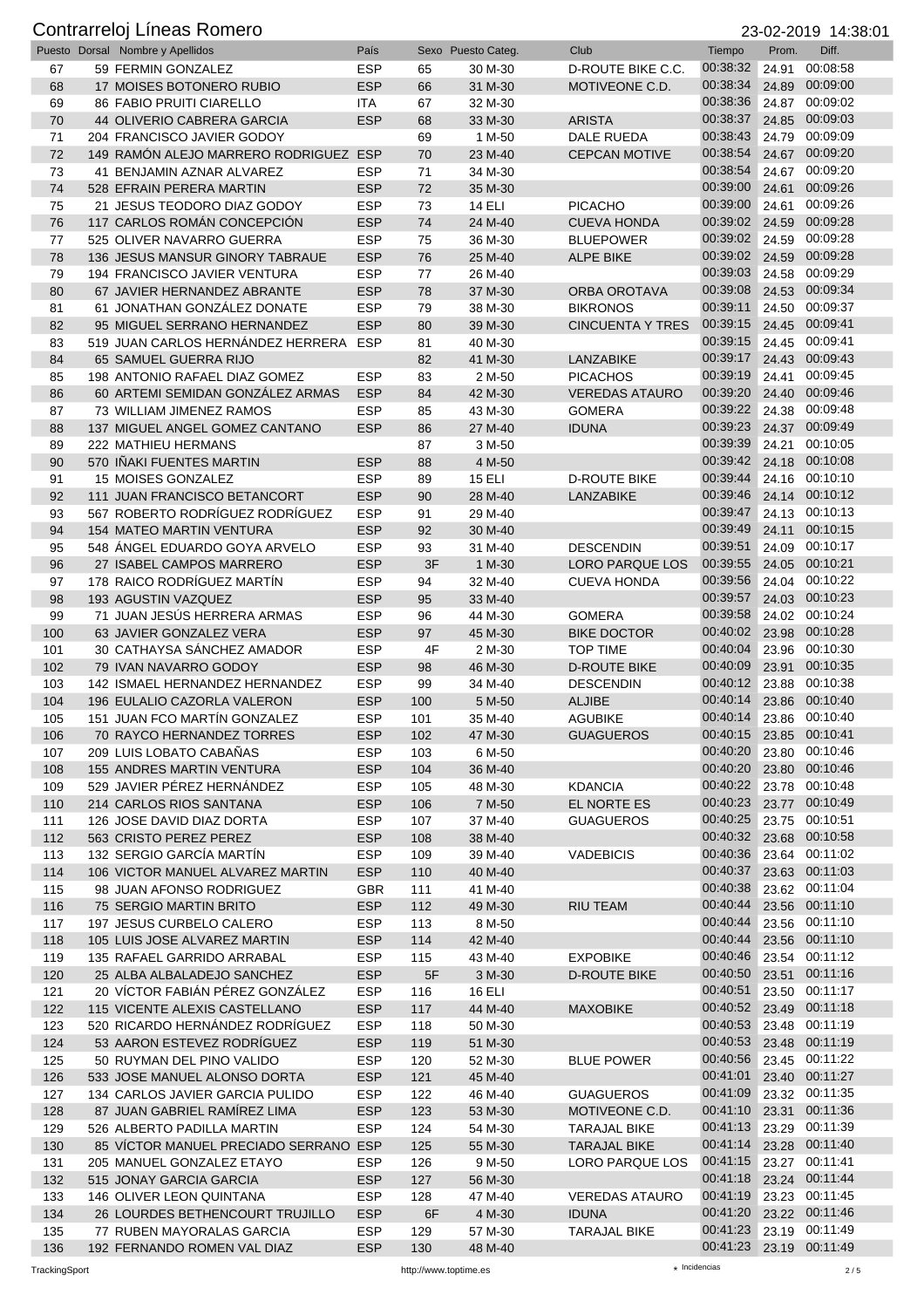|     | Puesto Dorsal Nombre y Apellidos   | País       |     | Sexo Puesto Categ. | Club                    | Tiempo                  | $-0.000$ $-0.000$<br>Prom. | .<br>Diff.     |
|-----|------------------------------------|------------|-----|--------------------|-------------------------|-------------------------|----------------------------|----------------|
| 137 | 549 ALEXEI GUEVARA                 | <b>ESP</b> | 131 | 49 M-40            | LANZABIKE               | 00:41:27                |                            | 23.16 00:11:53 |
| 138 | 190 JONAY TORRES FARIÑA            | <b>ESP</b> | 132 | 50 M-40            |                         | 00:41:29                | 23.14                      | 00:11:55       |
| 139 | 57 YERAY PEREZ GARCIA              | <b>ESP</b> | 133 | 58 M-30            |                         | 00:41:33                |                            | 23.10 00:11:59 |
| 140 | 217 MANUEL SANCHEZ MORAN           | <b>ESP</b> | 134 | 10 M-50            | ORBA OROTAVA            | 00:41:34                |                            | 23.09 00:12:00 |
| 141 | 37 ZENON AFONSO CALERO             | <b>ESP</b> | 135 | 59 M-30            |                         | 00:41:35                |                            | 23.08 00:12:01 |
| 142 | 543 VÍCTOR MANUEL DÍAZ RAMOS       | <b>ESP</b> | 136 | 51 M-40            | <b>BEMEKIS</b>          | 00:41:41                |                            | 23.03 00:12:07 |
| 143 | 131 VICTOR DIEGO GARCIA DIAZ       | <b>ESP</b> | 137 | 52 M-40            | <b>LORO PARQUE LOS</b>  | 00:41:43                | 23.01                      | 00:12:09       |
| 144 | 125 MARCELINO DIAZ DE LEÓN         | <b>ESP</b> | 138 | 53 M-40            |                         | 00:41:43                | 23.01                      | 00:12:09       |
| 145 | 150 JOSE CANDELARIA MARRERO SERPA  | <b>ESP</b> | 139 | 54 M-40            | <b>BEMEKIS</b>          | 00:41:50                |                            | 22.94 00:12:16 |
| 146 | 518 NOE HERNANDEZ CRUZ             | <b>ESP</b> | 140 | 60 M-30            |                         | 00:41:53                |                            | 22.92 00:12:19 |
| 147 | 203 GUSTAVO ADOLFO GARCIA RAMIREZ  | <b>ESP</b> | 141 | 11 M-50            | LANZABIKE               | 00:41:57                |                            | 22.88 00:12:23 |
| 148 | 191 JOSE RAMON TORRES MARTIN       | <b>ESP</b> | 142 | 55 M-40            |                         | 00:42:00                |                            | 22.85 00:12:26 |
| 149 | 212 JOSE ANTONIO MENDEZ MUNOZ      | <b>ESP</b> | 143 | 12 M-50            | LANZABIKE               | 00:42:02                |                            | 22.83 00:12:28 |
| 150 | 51 JONATAN DENIZ REYES             | <b>ESP</b> | 144 | 61 M-30            | <b>ARISTA</b>           | 00:42:10                |                            | 22.76 00:12:36 |
| 151 | 48 ELOY CRUZ ACOSTA                | <b>ESP</b> | 145 | 62 M-30            | <b>MAXOBIKE</b>         | 00:42:15                |                            | 22.72 00:12:41 |
| 152 | 562 ENRIQUE PEREZ HERNADEZ         | <b>ESP</b> | 146 | 56 M-40            |                         | 00:42:20                |                            | 22.67 00:12:46 |
| 153 | 104 JOSE MARIA ALVAREZ LOPEZ       | <b>ESP</b> | 147 | 57 M-40            | <b>TARAJAL BIKE</b>     | 00:42:20                |                            | 22.67 00:12:46 |
| 154 | 513 JOSE TOMAS GALINDO DELGADO     | <b>ESP</b> | 148 | 63 M-30            |                         | 00:42:24                |                            | 22.64 00:12:50 |
| 155 | 72 SALVADOR HORMIGA FELIPE         | <b>ESP</b> | 149 | 64 M-30            |                         | 00:42:34                | 22.55                      | 00:13:00       |
| 156 | 505 LOLA FIESTAS                   | <b>MEX</b> | 7F  | 1 M-40             |                         | 00:42:34                | 22.55                      | 00:13:00       |
| 157 | 580 GONZALO REYES MARRERO          | <b>ESP</b> | 150 | 13 M-50            | <b>ALJIBE</b>           | 00:42:45                |                            | 22.45 00:13:11 |
| 158 | 40 EDUARDO SAMIR ARTEAGA           | <b>ESP</b> | 151 | 65 M-30            | <b>GOMERA</b>           | 00:42:46                |                            | 22.44 00:13:12 |
| 159 | 138 YERAY JESUS GONZÁLEZ ARENCIBIA | <b>ESP</b> | 152 | 58 M-40            | <b>CICLONORTE</b>       | 00:42:50                |                            | 22.41 00:13:16 |
| 160 | 174 IGNACIO RAMIREZ ARMAS          | <b>ESP</b> | 153 | 59 M-40            | <b>SAUCILLO</b>         | 00:42:57                |                            | 22.35 00:13:23 |
| 161 | 45 VICTOR CAMACHO SUAREZ           | <b>ESP</b> | 154 | 66 M-30            | <b>BLUE POWER</b>       | 00:42:58                |                            | 22.34 00:13:24 |
| 162 | 165 JOSE MIGUEL PERERA MORAY       | <b>ESP</b> | 155 | 60 M-40            | <b>BLUE POWER</b>       | 00:43:03                |                            | 22.29 00:13:29 |
| 163 | 531 DAVID SANTANA PERDOMO          | <b>ESP</b> | 156 | 67 M-30            | <b>D-ROUTE BIKE</b>     | 00:43:05                |                            | 22.28 00:13:31 |
| 164 | 116 MARCOS CASTILLA SANTOS         | <b>ESP</b> | 157 | 61 M-40            | <b>GUAGUEROS</b>        | 00:43:06                |                            | 22.27 00:13:32 |
| 165 | 144 ADOLFO HERNANDEZ SIVERIO       | <b>ESP</b> | 158 | 62 M-40            | <b>CINCUENTA Y TRES</b> | 00:43:09                |                            | 22.24 00:13:35 |
| 166 | 207 DIEGO HERNANDEZ GARCIA         | <b>ESP</b> | 159 | 14 M-50            |                         | 00:43:14                | 22.20                      | 00:13:40       |
| 167 | 189 JUAN DAVID CRUZ TORRES         | <b>ESP</b> | 160 | 63 M-40            | A LO GOFIO              | 00:43:21                |                            | 22.14 00:13:47 |
| 168 | 19 HÉCTOR GORDILLO RODRÍGUEZ       | <b>ESP</b> | 161 | 68 M-30            |                         | 00:43:24                | 22.11                      | 00:13:50       |
| 169 | 159 CAYETANO MÉNDEZ HERNÁNDEZ      | <b>ESP</b> | 162 | 64 M-40            | A LO GOFIO              | 00:43:29                |                            | 22.07 00:13:55 |
| 170 | 187 JAVIER SEBASTIAN HERRERO       | <b>ESP</b> | 163 | 65 M-40            |                         | 00:43:30                |                            | 22.06 00:13:56 |
| 171 | 62 FRANCISCO MANUEL GONZÁLEZ       | <b>ESP</b> | 164 | 69 M-30            |                         | 00:43:31                |                            | 22.06 00:13:57 |
| 172 | 502 ALEJANDRO RODRÍGUEZ MENDOZA    | <b>ESP</b> | 165 | 1 JUN              |                         | 00:43:32                |                            | 22.05 00:13:58 |
| 173 | 224 ANDREA MARÍA BAEZ NUEZ         |            | 8F  |                    |                         | 00:43:37                |                            | 22.00 00:14:03 |
| 174 | 514 ALEXIS GARCIA DIAZ             | <b>ESP</b> | 166 | 70 M-30            | PAJERO TEAM             | 00:43:46                |                            | 21.93 00:14:12 |
| 175 | 524 RAYCO MARTIN PÉREZ             | <b>ESP</b> | 167 | 71 M-30            | <b>SYNDICATE KING</b>   | 00:43:47 21.92 00:14:13 |                            |                |
| 176 | 13 EZEQUIEL VALDIVIA MARI          | <b>ESP</b> | 168 | 17 ELI             | <b>RUNSWEGEN</b>        | 00:43:52 21.88 00:14:18 |                            |                |
| 177 | 210 MANUEL MARTÍN VENTURA          | <b>ESP</b> | 169 | 15 M-50            |                         | 00:43:57 21.84 00:14:23 |                            |                |
| 178 | 516 SAULO GONZÁLEZ ARENCIBIA       | <b>ESP</b> | 170 | 72 M-30            |                         | 00:43:58                |                            | 21.83 00:14:24 |
| 179 | 110 VICTOR HUGO BETANCOR ACOSTA    | <b>ESP</b> | 171 | 66 M-40            | <b>AFILADOR</b>         | 00:44:02 21.80 00:14:28 |                            |                |
| 180 | 88 ALEJANDRO J. REMEDIOS ESPINO    | <b>ESP</b> | 172 | 73 M-30            |                         | 00:44:02 21.80 00:14:28 |                            |                |
| 181 | 122 BENITO JAVIER DEL PINO MARTIN  | <b>ESP</b> | 174 | 67 M-40            | <b>D-ROUTE BIKE</b>     | 00:44:04                |                            | 21.78 00:14:30 |
| 182 | 186 ORIOL SANTANA SUÁREZ           | <b>ESP</b> | 173 | 68 M-40            | AMIGOS BTT GC           | 00:44:04                |                            | 21.78 00:14:30 |
| 183 | 553 TOMAS MIRANDA SIVERIO          | <b>ESP</b> | 175 | 69 M-40            | <b>GOMERA</b>           | 00:44:06                |                            | 21.76 00:14:32 |
| 184 | 199 PEDRO MANUEL DORTA GRILLO      | <b>ESP</b> | 176 | 16 M-50            | <b>LORO PARQUE LOS</b>  | 00:44:06                |                            | 21.76 00:14:32 |
| 185 | 107 CARLOS BÁEZ GOVEA              | <b>ESP</b> | 177 | 70 M-40            | <b>BIKEDOCTOR</b>       | 00:44:11                |                            | 21.72 00:14:37 |
| 186 | 114 SEVERINO CABRERA NAVARRO       | <b>ESP</b> | 178 | 71 M-40            | <b>BIKETHERORE</b>      | 00:44:13                | 21.71                      | 00:14:39       |
| 187 | 127 CARLOS DÍAZ GONZÁLEZ           | <b>ESP</b> | 179 | 72 M-40            |                         | 00:44:25                |                            | 21.61 00:14:51 |
| 188 | 168 ANDRES PEREZ MARTINEZ          | <b>ESP</b> | 180 | 73 M-40            | <b>DESCENDIN</b>        | 00:44:29                |                            | 21.58 00:14:55 |
| 189 | 574 DIEGO DE LA BARRERA GARCIA     | <b>ESP</b> | 181 | 17 M-50            | A MAS VIENTO MAS        | 00:44:30                |                            | 21.57 00:14:56 |
| 190 | 507 ICHA QUEVEDO CABRERA           | <b>ESP</b> | 9F  | 2 M-40             |                         | 00:44:32 21.55 00:14:58 |                            |                |
| 191 | 143 ANTONIO JESÚS HERNÁNDEZ        | <b>ESP</b> | 182 | 74 M-40            |                         | 00:44:33 21.54 00:14:59 |                            |                |
| 192 | 90 ARIDANE REYES GARCIA            | <b>ESP</b> | 183 | 74 M-30            | <b>RUNSWEGEN</b>        | 00:44:34                |                            | 21.54 00:15:00 |
| 193 | 171 JORGE ENRIQUE PLASENCIA GARCÍA | <b>ESP</b> | 184 | 75 M-40            | <b>CINCUENTA Y TRES</b> | 00:44:36                |                            | 21.52 00:15:02 |
| 194 | 43 AARÓN BETANCOR SÁNCHEZ          | <b>ESP</b> | 185 | 75 M-30            |                         | 00:44:43 21.46 00:15:09 |                            |                |
| 195 | 208 CARLOS ANDRES HERNANDEZ LEON   | <b>ESP</b> | 186 | 18 M-50            |                         | 00:45:03                |                            | 21.30 00:15:29 |
| 196 | 566 FERNANDO MANUEL RODRIGUEZ      | <b>ESP</b> | 187 | 76 M-40            |                         | 00:45:10 21.25 00:15:36 |                            |                |
| 197 | 213 VALENTÍN MOLINA DE LA PAZ      | <b>ESP</b> | 188 | 19 M-50            |                         | 00:45:21                |                            | 21.16 00:15:47 |
| 198 | 109 JOSE BAUTE                     | <b>ESP</b> | 189 | 77 M-40            |                         | 00:45:35                |                            | 21.06 00:16:01 |
| 199 | 101 ORLANDO ALEMAN REYES           | <b>ESP</b> | 190 | 78 M-40            | <b>SAN JUAN</b>         | 00:45:36                |                            | 21.05 00:16:02 |
| 200 | 153 ABRAHAM YERAY MARTIN SANCHEZ   | <b>ESP</b> | 191 | 79 M-40            | <b>BRIEL BIKE</b>       | 00:45:36 21.05 00:16:02 |                            |                |
| 201 | 128 REINALDO ESTEVEZ SANCHEZ       | <b>ESP</b> | 192 | 80 M-40            | <b>BLUE POWER</b>       | 00:45:37                |                            | 21.04 00:16:03 |
| 202 | 202 SANTIAGO GARCÍA MEDINA         | <b>ESP</b> | 193 | 20 M-50            |                         | 00:45:40                |                            | 21.02 00:16:06 |
| 203 | 157 AURELIO MARTINEZ SANTANA       | <b>ESP</b> | 194 | 81 M-40            | <b>IDUNA</b>            | 00:45:41                |                            | 21.01 00:16:07 |
| 204 | 219 JUAN P YANES PAZ               | <b>ESP</b> | 195 | 21 M-50            | <b>BIKRONOS</b>         | 00:45:45                |                            | 20.98 00:16:11 |
| 205 | 545 JAVIER GARCIA DELGADO          | <b>ESP</b> | 196 | 82 M-40            |                         | 00:45:46                |                            | 20.97 00:16:12 |
| 206 | 130 CARLOS GARCÍA DARIAS           | <b>ESP</b> | 197 | 83 M-40            |                         | 00:45:49 20.95 00:16:15 |                            |                |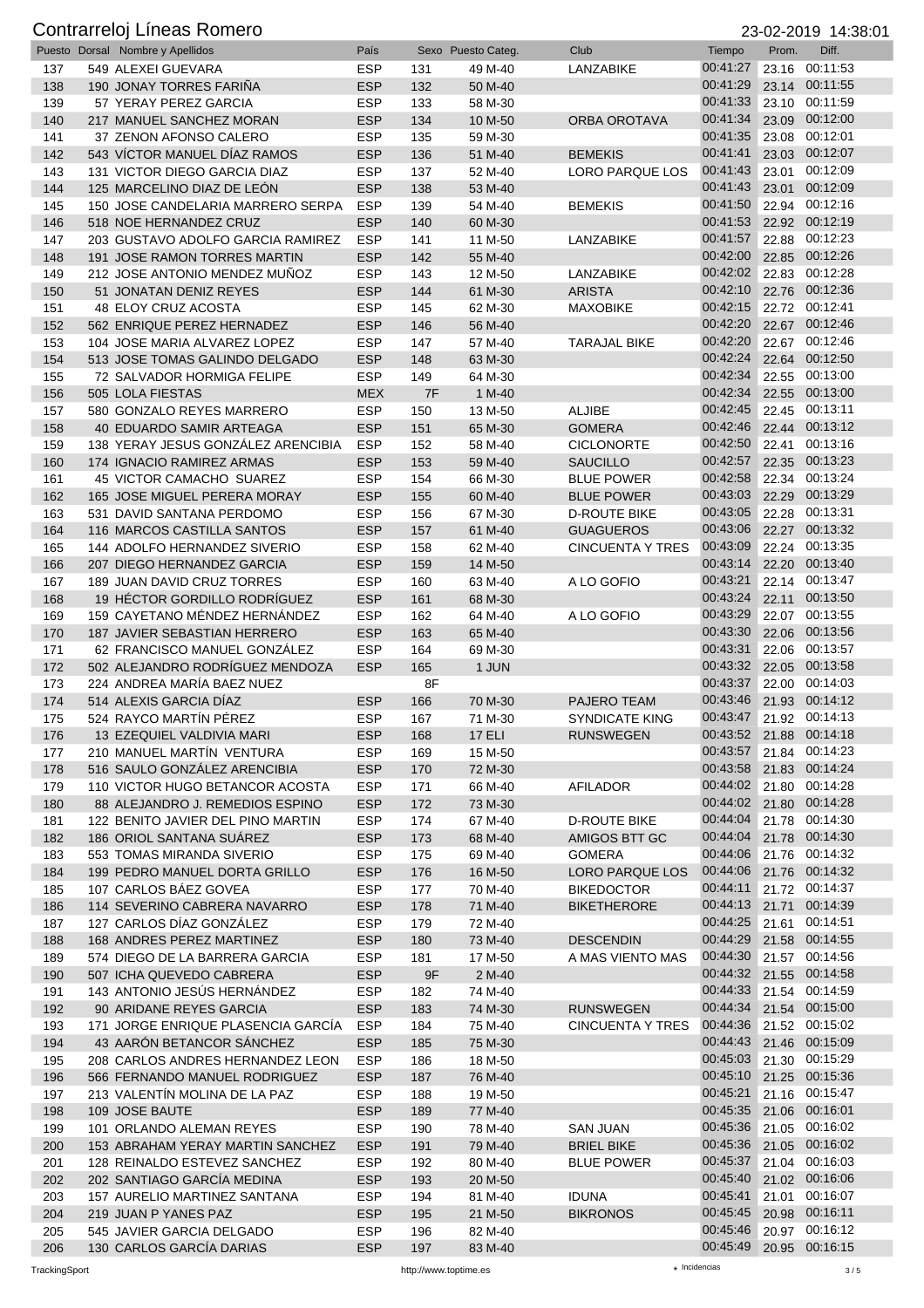|            | Puesto Dorsal Nombre y Apellidos                                 | País                     |            | Sexo Puesto Categ.  | Club                                       | Tiempo                  | Prom. | Diff.                            |
|------------|------------------------------------------------------------------|--------------------------|------------|---------------------|--------------------------------------------|-------------------------|-------|----------------------------------|
| 207        | 183 ALEXIS SANTANA ALONSO                                        | <b>ESP</b>               | 198        | 84 M-40             |                                            | 00:45:49                | 20.95 | 00:16:15                         |
| 208        | 164 JOSE ALEXIS PADILLA GUILLAMA                                 | <b>ESP</b>               | 199        | 85 M-40             |                                            | 00:45:50                |       | 20.94 00:16:16                   |
| 209        | 141 ANTONIO HERNANDEZ HENRIQUEZ                                  |                          | 200        | 86 M-40             | <b>FERMAGUIN</b>                           | 00:45:57                |       | 20.89 00:16:23                   |
| 210        | 170 MANUEL PEREZ PACHECO                                         | <b>ESP</b>               | 201        | 87 M-40             |                                            | 00:46:08                | 20.80 | 00:16:34                         |
| 211        | 56 MIGUEL ANGEL GALVAN JIMENEZ                                   | <b>ESP</b>               | 202        | 76 M-30             | <b>FULA BIKE</b>                           | 00:46:15                | 20.75 | 00:16:41                         |
| 212        | 556 ANTONIO NAVARRO GUERRA                                       | <b>ESP</b>               | 203        | 88 M-40             | <b>BLUEPOWER</b>                           | 00:46:19                |       | 20.72 00:16:45                   |
| 213        | 215 CELESTINO RODRIGUEZ BENITEZ                                  | <b>ESP</b>               | 204        | 22 M-50             |                                            | 00:46:22                | 20.70 | 00:16:48                         |
| 214        | 160 RUYMAN MENDEZ HERNANDEZ                                      | <b>ESP</b>               | 205        | 89 M-40             |                                            | 00:46:22                | 20.70 | 00:16:48                         |
| 215        | 534 JOSÉ LUIS ARMAS SÁNCHEZ                                      | <b>ESP</b>               | 206        | 90 M-40             |                                            | 00:46:30                |       | 20.64 00:16:56                   |
| 216        | 176 NÉSTOR JUAN RODRÍGUEZ DENIZ                                  | <b>ESP</b>               | 207        | 91 M-40             | <b>INDEPENDIENTE</b>                       | 00:46:32                | 20.63 | 00:16:58                         |
| 217        | 108 JUAN CARLOS BARBADILLA                                       | <b>ESP</b>               | 208        | 92 M-40             | <b>GUAGUEROS</b>                           | 00:46:36<br>00:46:46    |       | 20.60 00:17:02<br>20.52 00:17:12 |
| 218        | 500 LUIS ALEXANDER ABDUL JALBAR                                  | <b>ESP</b>               | 209        | <b>18 ELI</b>       |                                            | 00:46:47                |       | 20.52 00:17:13                   |
| 219<br>220 | 511 ALEJANDRO BOLAÑOS BUENO<br>147 NELSON LUJÁN GARCÍA           | <b>ESP</b><br><b>ESP</b> | 210<br>211 | 77 M-30<br>93 M-40  | <b>LOS MISERABLES</b><br><b>ABIKE TEAM</b> | 00:46:48                |       | 20.51 00:17:14                   |
| 221        | 166 OLIVER PÉREZ AFONSO                                          | <b>ESP</b>               | 212        | 94 M-40             | AMIGOS BTT GC                              | 00:46:56                |       | 20.45 00:17:22                   |
| 222        | 158 FRANCISCO J. MENDEZ CRUZ                                     | <b>ESP</b>               | 213        | 95 M-40             | <b>KDNCIA</b>                              | 00:46:58                | 20.44 | 00:17:24                         |
| 223        | 547 DAMIAN JESÚS GONZÁLEZ DONATE                                 | <b>ESP</b>               | 214        | 96 M-40             | <b>BIKRONOS</b>                            | 00:47:04                | 20.39 | 00:17:30                         |
| 224        | 179 ALBERTO ISRAEL RODRIGUEZ                                     | <b>ESP</b>               | 215        | 97 M-40             | <b>CEPCAN MOTIVE</b>                       | 00:47:27                | 20.23 | 00:17:53                         |
| 225        | 544 ALEJANDRO ESTÉVEZ RODRÍGUEZ                                  | <b>ESP</b>               | 216        | 98 M-40             |                                            | 00:47:30                | 20.21 | 00:17:56                         |
| 226        | 223 ELOY MARTIN                                                  |                          | 217        | 99 M-40             |                                            | 00:47:31                |       | 20.20 00:17:57                   |
| 227        | 523 FRANCISCO ENRIQUE LOBATO                                     | <b>ESP</b>               | 218        | 78 M-30             |                                            | 00:47:44                | 20.11 | 00:18:10                         |
| 228        | 512 LUIS BOLLO MARTINEZ                                          | <b>ESP</b>               | 219        | 79 M-30             |                                            | 00:47:55                | 20.03 | 00:18:21                         |
| 229        | 542 CARLOS DE LA VEGA CAMPOS                                     | <b>ESP</b>               | 220        | 100 M-40            |                                            | 00:47:56                |       | 20.02 00:18:22                   |
| 230        | 568 CARLOS ÁLVAREZ PEREZ                                         | <b>ESP</b>               | 221        | 101 M-40            | <b>BIKETERORE</b>                          | 00:47:59                | 20.00 | 00:18:25                         |
| 231        | 112 ANTONIO CABRERA GARCIA                                       | <b>ESP</b>               | 222        | 102 M-40            | ARISTA                                     | 00:48:02                | 19.98 | 00:18:28                         |
| 232        | 31 MARTA FLORIANO LAGUNA                                         | <b>ESP</b>               | 10F        | 5 M-30              | LAHARBIKE                                  | 00:48:10                |       | 19.93 00:18:36                   |
| 233        | 536 DIMITRI BETANCORT GONZALEZ                                   | <b>ESP</b>               | 223        | 103 M-40            |                                            | 00:48:12                | 19.91 | 00:18:38                         |
| 234        | 504 LUNA PERDOMO RUANO                                           | <b>ESP</b>               | 11F        | 6 M-30              | <b>D-ROUTE BIKE</b>                        | 00:48:31                | 19.78 | 00:18:57                         |
| 235        | 100 GONZALO ALEMAN FORONDA                                       | <b>ESP</b>               | 224        | 104 M-40            |                                            | 00:48:32                |       | 19.78 00:18:58                   |
| 236        | 28 AMANDA GÓMEZ GÓNZALEZ                                         | <b>ESP</b>               | 12F        | 7 M-30              | <b>PELOTON</b>                             | 00:48:34                | 19.76 | 00:19:00                         |
| 237        | 565 SERGIO RODRIGUEZ MEDERO                                      | <b>ESP</b>               | 225        | 105 M-40            | <b>CUEVA ONDA</b>                          | 00:48:37                | 19.74 | 00:19:03                         |
| 238        | 557 JOSE MARIA PERERA MARTIN                                     | <b>ESP</b>               | 226        | 106 M-40            |                                            | 00:48:46                |       | 19.68 00:19:12                   |
| 239        | 220 FRANCISCO JAVIER YANES PEREZ                                 | <b>ESP</b>               | 227        | 23 M-50             | <b>CINCUENTA Y TRES</b>                    | 00:49:01                |       | 19.58 00:19:27                   |
| 240        | 578 AURELIO ORTEGA PERDOMO                                       | <b>ESP</b>               | 228        | 24 M-50             | <b>D-ROUTE BIKE</b>                        | 00:49:05                | 19.55 | 00:19:31                         |
| 241        | 33 URSULA JUANA GONZALEZ                                         | <b>ESP</b>               | 13F        | 3 M-40              |                                            | 00:49:10                |       | 19.52 00:19:36                   |
| 242        | 551 DAVID HERNÁNDEZ HERRERA                                      | <b>ESP</b>               | 229        | 107 M-40            | <b>KDANCIA</b>                             | 00:49:10                |       | 19.52 00:19:36                   |
| 243        | 558 PEDRO MANUEL PERERA MARTIN                                   | <b>ESP</b>               | 230        | 108 M-40            |                                            | 00:49:15                |       | 19.49 00:19:41                   |
| 244        | 508 MAESA TOLEDO VALLS                                           | <b>ESP</b>               | 14F        | 4 M-40              |                                            | 00:49:17                |       | 19.47 00:19:43                   |
| 245        | 573 LUIS ENRIQUE CABRERA HERNANDEZ ESP                           |                          | 231        | 25 M-50             | <b>GUAGUEROS</b>                           | 00:49:28                |       | 19.40 00:19:54                   |
| 246        | 540 MIGUEL ÁNGEL CONFORTO DENIZ                                  |                          | 232        | 109 M-40            | <b>BLUE POWER</b>                          | 00:49:43 19.30 00:20:09 |       |                                  |
| 247        | 129 DAVID FERRERA ARIAS                                          | <b>ESP</b>               | 233        | 110 M-40            |                                            | 00:49:47                |       | 19.28 00:20:13                   |
| 248        | 35 WENDY MELIAN MARRERO                                          | <b>ESP</b>               | 15F        | 5 M-40              | <b>BIKE TEAM</b>                           | 00:49:58                | 19.21 | 00:20:24                         |
| 249        | 521 ALBERTO HIDALGO                                              | <b>ESP</b>               | 234        | 80 M-30             | AMIGOSBTT G.C                              | 00:50:04                |       | 19.17 00:20:30                   |
| 250        | 29 NADIUSKA RAMOS ALEMAN                                         | <b>ESP</b>               | 16F        | 8 M-30              | <b>ARISTA</b>                              | 00:50:35                |       | 18.97 00:21:01                   |
| 251        | 133 HECTOR MANUEL GARCIA MEJIAS                                  | <b>ESP</b>               | 235        | 111 M-40            | <b>SAUCILLO</b>                            | 00:50:38                |       | 18.95 00:21:04                   |
| 252        | 221 JOSE MIGUEL ZAMORA EXPOSITO                                  | <b>ESP</b>               | 236        | 26 M-50             | <b>ESLABON</b>                             | 00:50:49<br>00:51:15    |       | 18.89 00:21:15                   |
| 253        | 582 IVAN SAAVEDRA MEDEROS                                        | <b>ESP</b>               | 237        | 27 M-50             |                                            | 00:51:18                |       | 18.73 00:21:41<br>00:21:44       |
| 254<br>255 | 575 JOSE MANUEL DORTA FELIPE<br>177 JOSÉ JULIO RODRÍGUEZ LORENZO | <b>ESP</b><br><b>ESP</b> | 238<br>239 | 28 M-50<br>112 M-40 |                                            | 00:51:39                | 18.71 | 18.58 00:22:05                   |
| 256        | 509 DORIS KRIMM                                                  | <b>ESP</b>               | <b>17F</b> | 1 M-50              |                                            | 00:51:39                |       | 18.58 00:22:05                   |
| 257        | 571 VALENTÍN ALVAREZ CRUZ                                        | <b>ESP</b>               | 240        | 29 M-50             | <b>GUAGUEROS</b>                           | 00:51:44                |       | 18.55 00:22:10                   |
| 258        | 180 JOSE LUIS RODRIGUEZ SANTANA                                  | <b>ESP</b>               | 241        | 113 M-40            | <b>CEPCAN MOTIVE</b>                       | 00:51:49                |       | 18.52 00:22:15                   |
| 259        | 184 FRANCISCO JAVIER SANTANA                                     | <b>ESP</b>               | 242        | 114 M-40            | <b>ARISTA</b>                              | 00:51:50                |       | 18.52 00:22:16                   |
| 260        | 173 JOSÉ QUINTANA HERRERA                                        |                          | 243        | 115 M-40            | <b>BIKETHERORE</b>                         | 00:51:55                |       | 18.49 00:22:21                   |
| 261        | 172 HECTOR DAVID QUINTANA DIAZ                                   | <b>ESP</b>               | 244        | 116 M-40            | <b>CEPCAN MOTIVE</b>                       | 00:52:16                |       | 18.36 00:22:42                   |
| 262        | 537 MIGUEL ANGEL CABRERA PEREZ                                   | <b>ESP</b>               | 245        | 117 M-40            | <b>GUAGUEROS</b>                           | 00:52:44                |       | 18.20 00:23:10                   |
| 263        | 32 DAVINIA LUÍS HERNÁNDEZ                                        | <b>ESP</b>               | 18F        | 9 M-30              |                                            | 00:52:47                |       | 18.18 00:23:13                   |
| 264        | 546 MAXIMIANO GIL CABRERA                                        | <b>ESP</b>               | 246        | 118 M-40            | <b>MAXOBIKE</b>                            | 00:53:45                | 17.86 | 00:24:11                         |
| 265        | 583 ANTONIO URDIALES JIMÉNEZ                                     | <b>ESP</b>               | 247        | 30 M-50             | AMIGOS BTT GC                              | 00:55:23                | 17.33 | 00:25:49                         |
| 266        | 560 RAUL PÉREZ GONZALEZ                                          | <b>ESP</b>               | 248        | 119 M-40            | <b>MACACO</b>                              | 00:55:27                | 17.31 | 00:25:53                         |
| 267        | 510 ROBERTO CARLOS ALVAREZ CRUZ                                  | <b>ESP</b>               | 249        | 81 M-30             |                                            | 00:55:32                |       | 17.28 00:25:58                   |
| 268        | 577 ANTONIO LOPEZ AGUIAR                                         | <b>ESP</b>               | 250        | 31 M-50             |                                            | 00:55:37                |       | 17.26 00:26:03                   |
| 269        | 581 ROBERT RODRIGUEZ MITCHELL                                    | <b>ESP</b>               | 251        | 32 M-50             |                                            | 00:55:53                |       | 17.17 00:26:19                   |
| 270        | 554 JUAN FRANCISCO MONZON ROSALES                                | <b>ESP</b>               | 252        | 120 M-40            |                                            | 00:57:00                |       | 16.84 00:27:26                   |
| 271        | 200 BUENAVENTURA FERNANDEZ SAN                                   | <b>ESP</b>               | 253        | 33 M-50             | <b>ARISTA</b>                              | 00:57:24                |       | 16.72 00:27:50                   |
| 272        | 16 FERNANDO ALMEIDA                                              | <b>ESP</b>               | 254        | 82 M-30             | MOTIVEONE C.D.                             | 00:58:01                |       | 16.54 00:28:27                   |
| 273        | 539 ALBERTO CHÁVEZ                                               | <b>ESP</b>               | 255        | 121 M-40            | <b>GOMERA</b>                              | 00:58:15                |       | 16.48 00:28:41                   |
| 274        | 119 JUAN MIGUEL CRUZ MELIAN                                      | <b>ESP</b>               | 256        | 122 M-40            | <b>VEREDAS</b>                             | 00:58:42                |       | 16.35 00:29:08                   |
| 275        | 552 OTILIO JIMENEZ CARABALLO                                     | <b>ESP</b>               | 257        | 123 M-40            |                                            | 00:59:54                |       | 16.02 00:30:20                   |
| 276        | 218 JERÓNIMO SANTANA SÁNCHEZ                                     | <b>ESP</b>               | 258        | 34 M-50             |                                            | 01:01:50                |       | 15.52 00:32:16                   |